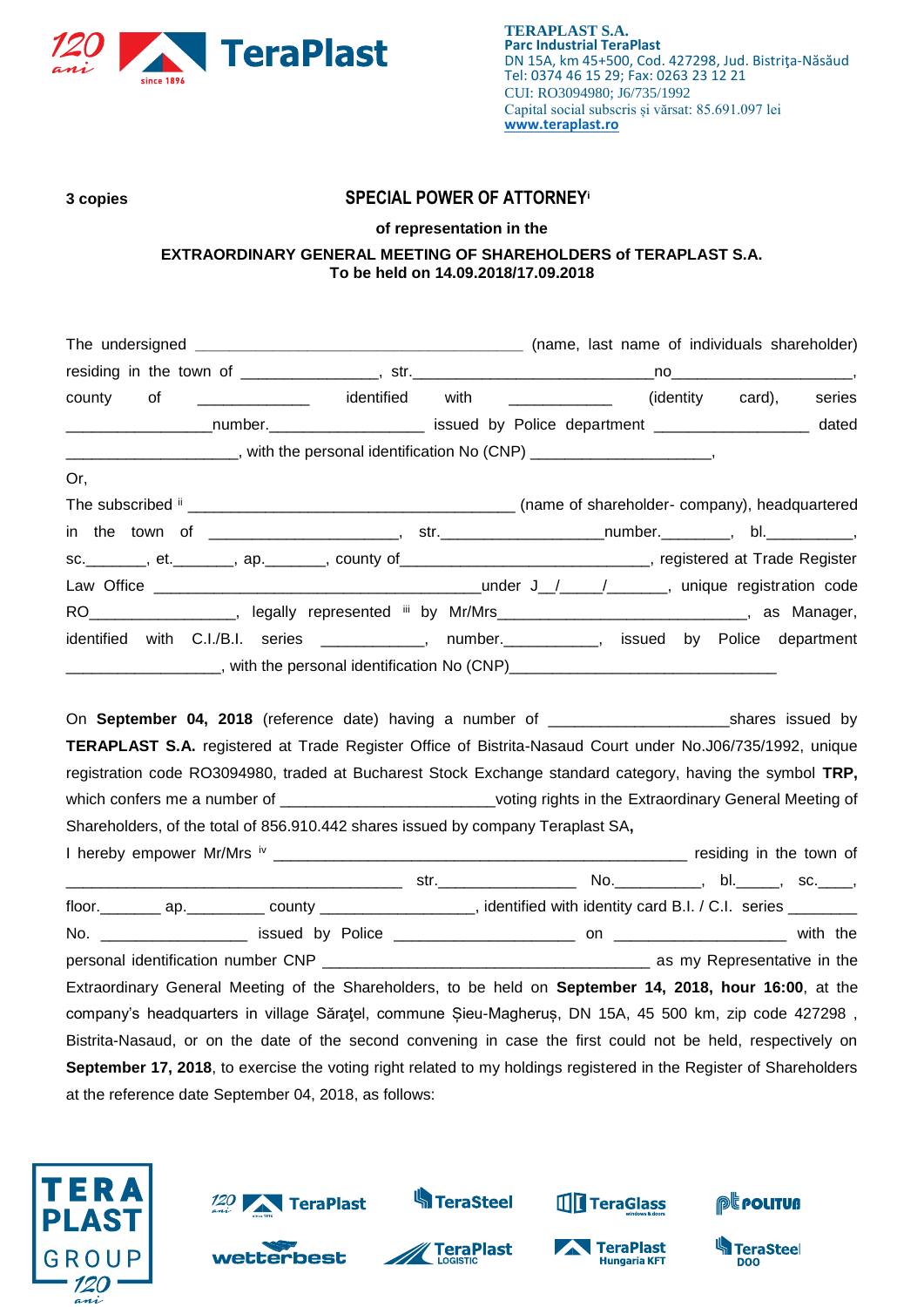

**TERAPLAST S.A. Parc Industrial TeraPlast** DN 15A, km 45+500, Cod. 427298, Jud. Bistriţa-Năsăud Tel: 0374 46 15 29; Fax: 0263 23 12 21 CUI: RO3094980; J6/735/1992 Capital social subscris și vărsat: 85.691.097 lei **www.teraplast.ro**

**1.** The first item on the agenda "Approval of the supplementation of the maximum limit of indebtedness **that the company may contract in the financial year 2018 with the amount of 70,000,000 lei, which will be used exclusively to guarantee the loans of the subsidiaries and the approval of the guarantee of the credit and / or leasing contracts to be accessed by the subsidiaries, within the fixed limit, with real estate/movable securities, assignments of present and future receivable rights, assignments related to current and future available funds, resulting from current accounts and assignments of rights resulting from insurance policies":**

| ™or | <b>Against</b> | Abstaining |
|-----|----------------|------------|
|     |                |            |

**2.** The second item on the agenda: **"Mandating the Board of Directors to fulfil, up to the maximum additional limit of approved indebtedness, to accomplish in the name and on behalf of the Company all necessary and useful actions to carry out those approved in accordance with paragraph 1 of this resolution. In this regard, the Board of Directors will issue decisions on: guaranteeing the access by company's subsidiaries of certain bank credits and / or credit contracts / leasing contracts, establish / change the related guarantee structure, empower the persons who will sign on behalf of and on behalf of TERAPLAST SA the warranty contracts / additional documents and any other documents or instruments that are related to or referenced in the warranty agreements and to sign any other forms, requests that may be necessary or useful related to these transactions"**

| or | <b>Against</b> | Abstaining |
|----|----------------|------------|
|    |                |            |

**3.** The third item on the agenda: **"Approval of the amendment of the Decision of the Extraordinary General Meeting of Shareholders of the company no. 1 of 21.09.2017 by which was approved the redemption of the Company's own shares in order to reduce the maximum number of shares that can be redeemed from 5,150,000 shares to 3,571,114 shares, within the limit of a budget of 1,480,308.10 lei, instead of 1,850,000 lei previously approved. Own shares redeemed by the Company will be offered to employees and members of the management of the Teraplast Group companies free of charge under the stock option plan developed by the Company"**

| ۰or | <b>Against</b> | Abstaining |
|-----|----------------|------------|
|     |                |            |

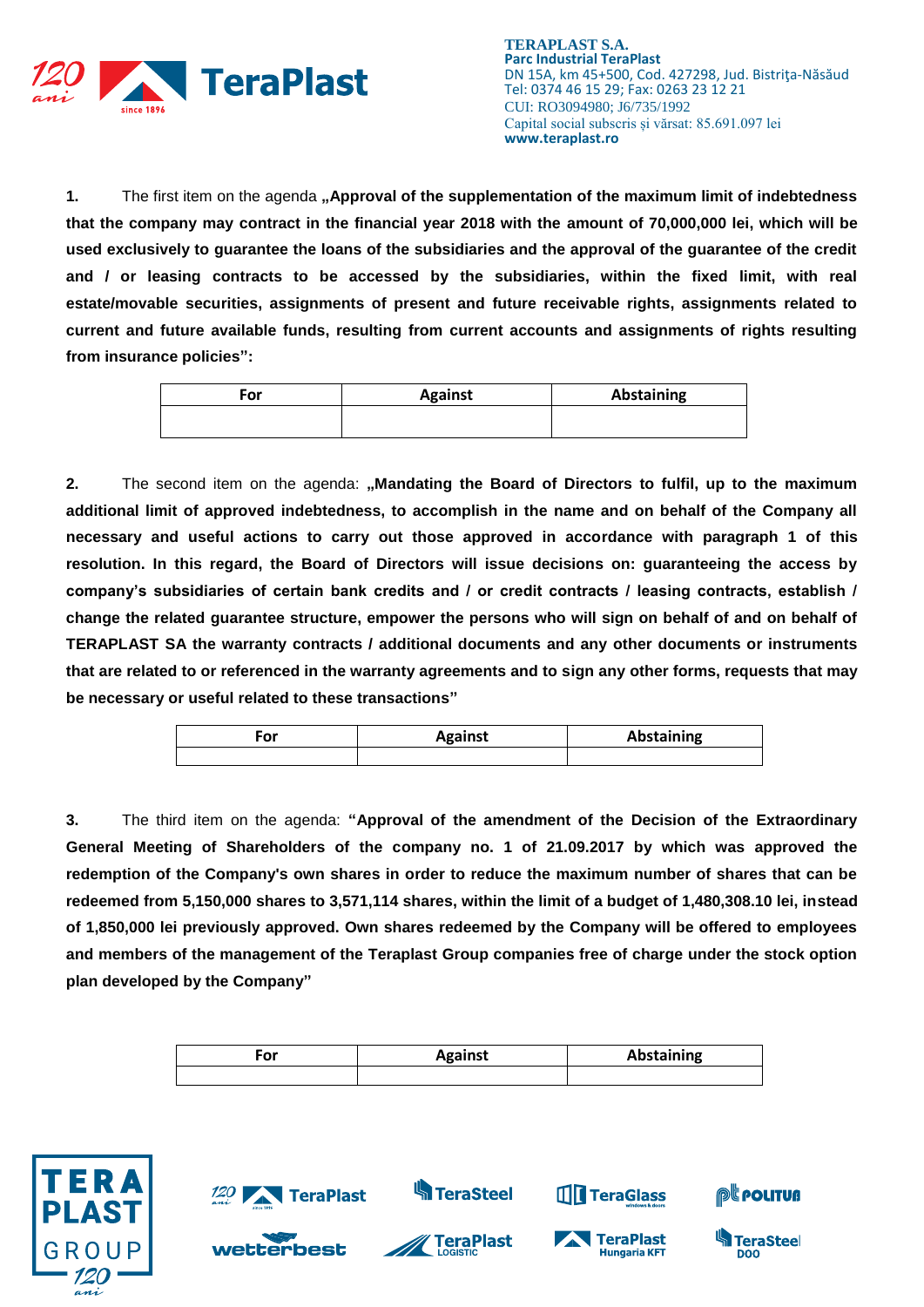

4. The fourth item on the agenda**: " Mandating the Board of Directors to sign the decisions adopted by the Extraordinary General Meeting of Shareholders."**

| ∙or | <b>Against</b> | Abstaining |
|-----|----------------|------------|
|     |                |            |

5. The fifth item on the agenda: "**Empowering of Mr Dorel Goia to sign for and on behalf of all shareholders present at the assembly, the Decision of E.G.M.S**.":

| or | <b>Against</b> | Abstention |
|----|----------------|------------|
|    |                |            |

**6.** The sixth item on the agenda: "**Empowering the legal adviser, Mrs. Diana Octavia Bretfelean, to accomplish all formalities regarding registration of the Decision of E.G.M.S. at the Trade Register of Bistrita-Nasaud Law Court and to publish such decision in the Official Gazette of Romania, Part 4."**

| -or | <b>Against</b> | Abstention |
|-----|----------------|------------|
|     |                |            |

## **I hereby attach a copy of the ID <sup>v</sup> /register certificate <sup>vi</sup>.**

The undersigned I hereby give discretionary voting power to the above appointed representative, for the problems which have not been identified and included on the agenda until the present, in accordance with the legal provisions in force

This special power of attorney contains information in accordance with Law 24/2017 on the issuers of financial instruments and market operations, the NSC Regulation no. 5/2018. This special power of attorney should be signed and dated by the principal shareholder. All the boxes of this special power of attorney shall be filled in by the principal shareholder.

**The special power of attorney shall be issued in 3 originals**, of which: one original remains to the principal shareholder, one original will be handed to the representative and one original will be presented to **company** headquarters **TERAPLAST S.A.** until **September 12, 2019, 16:00 hours**.

|                      | Date of granting the power of attorney : ____ |                    |                                         |                                |
|----------------------|-----------------------------------------------|--------------------|-----------------------------------------|--------------------------------|
| vii                  |                                               | (signature)        |                                         |                                |
| viii                 |                                               |                    |                                         |                                |
| TERA<br><b>PLAST</b> | 120 <b>TeraPlast</b>                          | <b>K</b> TeraSteel | <b>THE TeraGlass</b>                    | <b>PEPOLITUA</b>               |
| GROUP                | wetterbest                                    | <b>TeraPlast</b>   | <b>TeraPlast</b><br><b>Hungaria KFT</b> | <b>TeraSteel</b><br><b>DOO</b> |